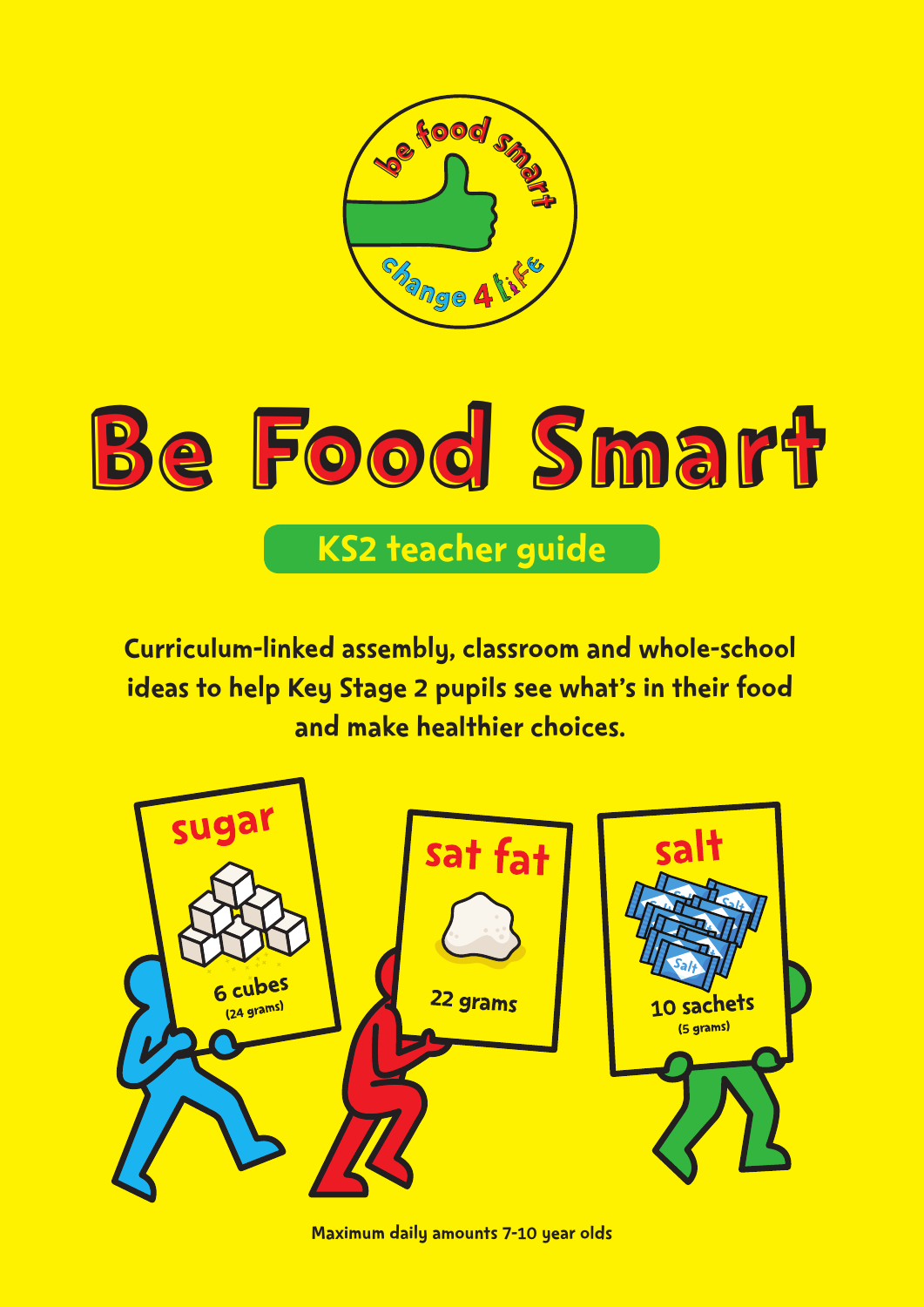





## Introduction

We're all eating too much sugar, saturated fat and salt. Our everyday food and drink can contain surprisingly high amounts, meaning most of us are eating more than we realise.

National Child Measurement Programme data shows that one fifth of Reception and one third of Year 6 children are overweight or obese.

Children consume nearly three times more sugar than the maximum daily limit. Some children are drinking a 500ml bottle of soft drink a day, containing over 13 cubes of sugar. The maximum daily amount is six cubes for children aged 7 to 10.

While children might seem fine on the outside, too much sugar and saturated fat can lead to the build-up of harmful fat on the inside. This fat around their vital organs can cause serious disease in the future, like heart disease, type 2 diabetes and some cancers. Too much salt can raise blood pressure and increase the risk of getting heart disease or having a stroke.

#### Be Food Smart resources

Schools can make a difference by using the Be Food Smart resources to help their pupils understand how we can:

- find out how much sugar, saturated fat and salt is in our food and drink
- compare different products based on their nutritional content
- use all of this information to make healthier choices.

## Be Food Smart overview

• Built around the English, Maths, Science and PSHE curricula.

• Flexible – use them all, or pick and mix to embed within lessons.

• Tested with teachers.

• Helps schools meet statutory duties to promote children's health and well-being and help them understand how to keep themselves healthy (Ofsted School inspection handbook, personal development, behaviour and welfare).

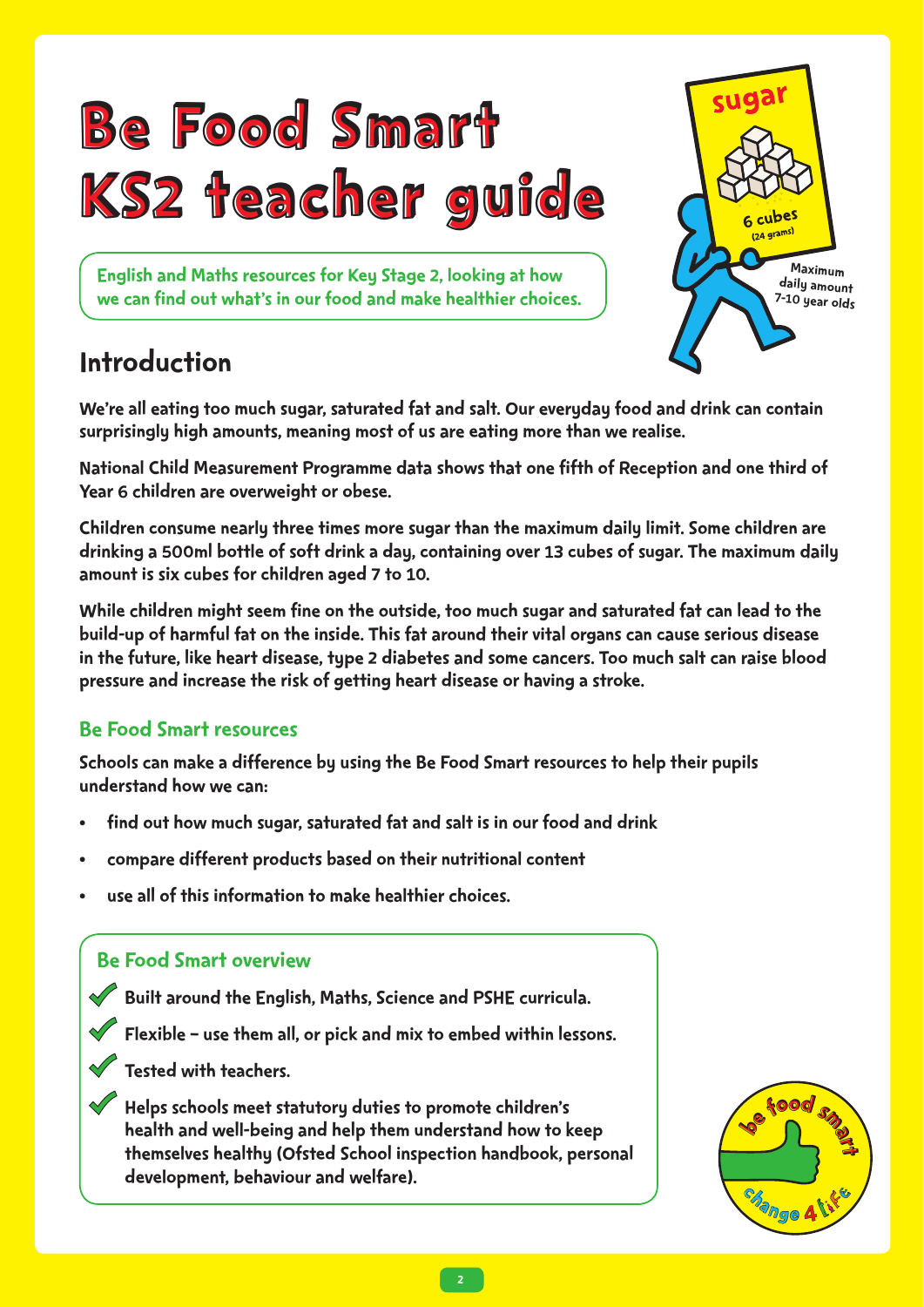# Be Food Smart resource guide

You can use the Be Food Smart resources to deliver an assembly, a lesson or to run your own pupil-led campaign.

All the resources stand alone, or could be used together, ideally in the order below.



| <b>Activity</b>   |                                                          |                 | Curriculum links Time needed Be Food Smart resources                                                                                                                                                                                                                                                                                    |
|-------------------|----------------------------------------------------------|-----------------|-----------------------------------------------------------------------------------------------------------------------------------------------------------------------------------------------------------------------------------------------------------------------------------------------------------------------------------------|
| <b>Assembly</b>   | <b>Science</b><br><b>PSHE</b>                            | 10-20 minutes   | <b>Assembly presentation</b><br><b>Assembly PowerPoint presentation</b><br><b>Films</b><br>Assembly film - optional                                                                                                                                                                                                                     |
| KS2<br>lesson     | English<br><b>Maths</b><br><b>Science</b><br><b>PSHE</b> | 30-60 minutes   | <b>KS2 toolkit</b><br><b>Teacher guide</b><br><b>Lesson PowerPoint presentation</b><br>$\bullet$<br>Quiz sheet - optional<br>$\bullet$<br>Activity and reference sheets<br><b>Nutrition information sheet for</b><br>teachers - optional<br><b>Films</b><br>Films 1, 2 and $3$ - optional<br><b>Be Food Smart app</b><br>App - optional |
| Pupil<br>campaign | Cross-curricular                                         | <b>Flexible</b> | Pupil campaign pack<br>Our campaign - teacher guide<br>Our campaign - pupil guide                                                                                                                                                                                                                                                       |

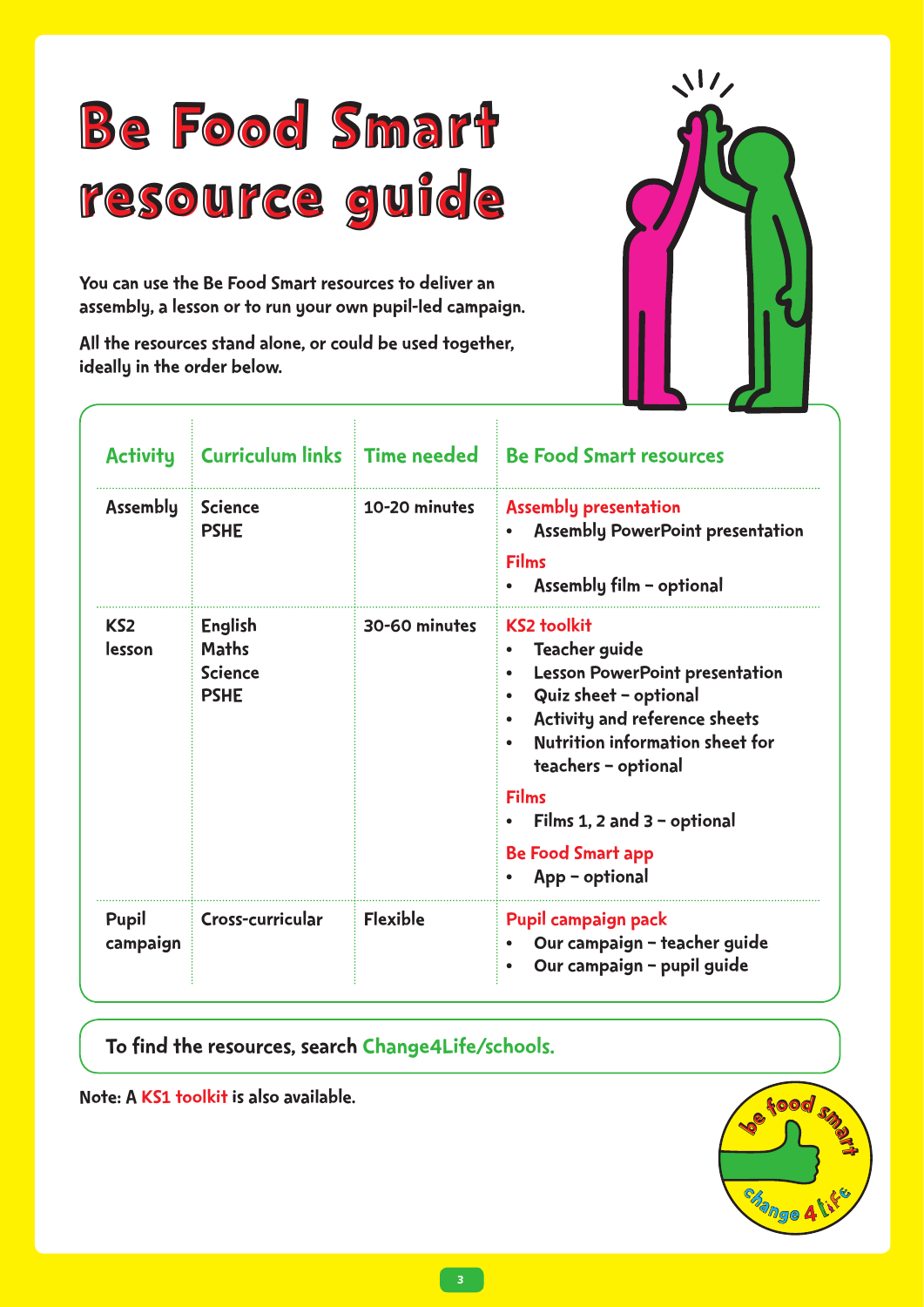



Search Change4Life/schools and find the KS2 toolkit. Download the 'Lesson PowerPoint presentation' and print out enough copies of the activity and reference sheets for one per table group.

Take a look at the optional Films and Be Food Smart app, and decide whether to use them in your lesson.

If you are going to use the app, you will need to bring in a range of real food packaging for the food and drink listed on the 'Most and least sugar' activity sheet, and either 200 sugar cubes or 200 counters.

If you are going to use the measuring activities on pages 6 and 7, you will need a set of scales for each table group.

Tip: When used on a tablet, rather than a smartphone, the app may require a steadier hand, and take longer to register barcodes.

You may find it useful to read the 'Nutrition information sheet' for teachers. from the KS2 toolkit, before the lesson.

## Starter



Begin by explaining that it's really important to be food smart, and watch how much sugar you eat and drink on a daily basis.

#### If you have used the assembly presentation already:

• Test pupils' prior knowledge by asking them to get into pairs or groups and think of two facts about sugar to share with the class.

#### If you have not already used the assembly presentation:

• Run through the 'Lesson PowerPoint presentation' from the KS2 toolkit.

#### Optional extension:

Use the 'Quiz sheet' from the KS2 toolkit.

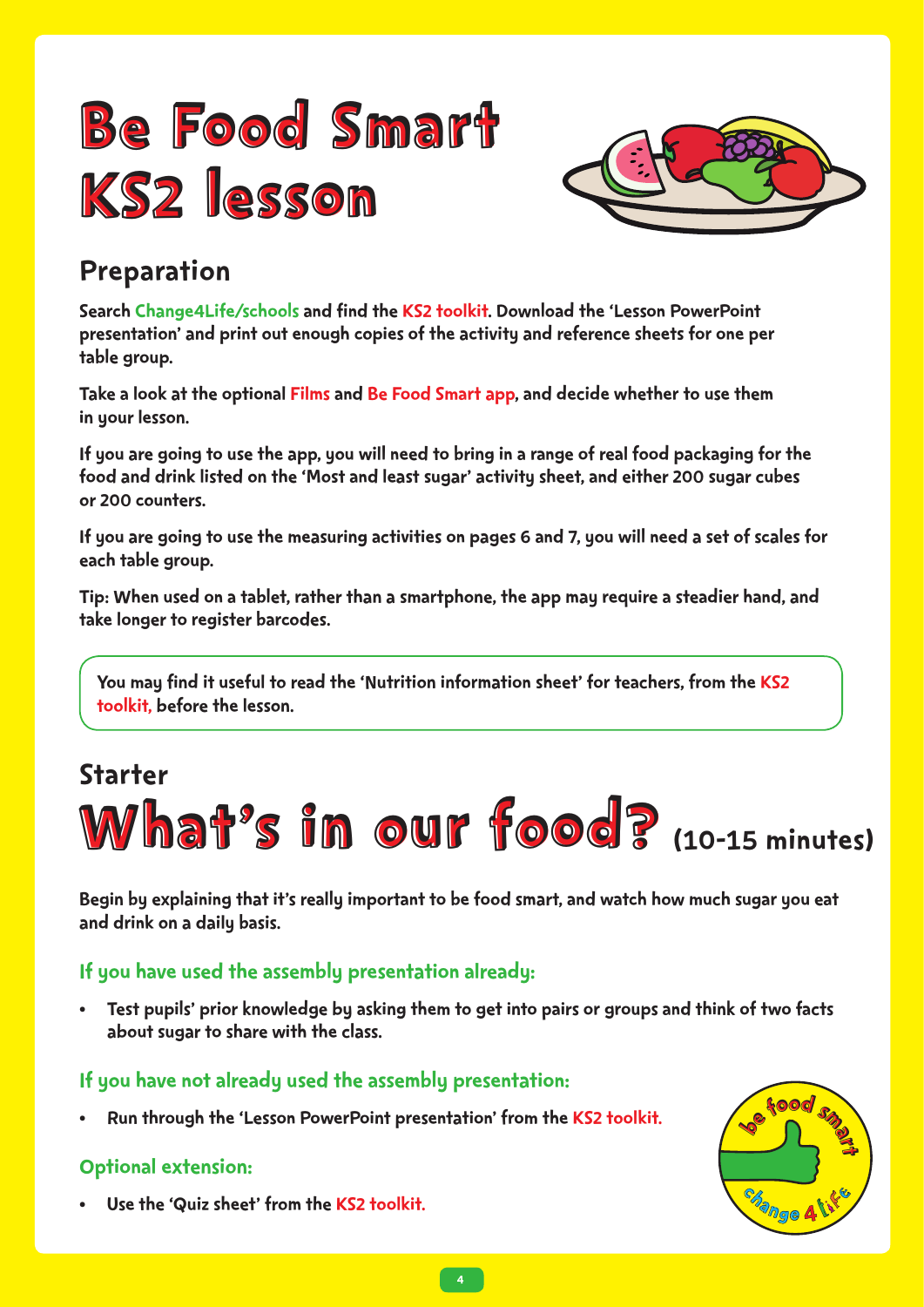## English activity

# Sienna's choices (10-15 minutes)

them, eats each day. They will help Sienna to be food smart by thinking of healthier, low sugar alternatives.

#### How can we find out about the sugar, saturated fat and salt in food and drink?

- Optional: Play 'film 1' a light-hearted, mock news item which features two child reporters interviewing their family about their food choices.
- Ask them what food and drink they enjoy at home, which items are more or less healthy and how they know this.

#### A day in the life

- Hand out 'Sienna's day' activity sheet to each table and give pupils time to read it.
	- o Which food and drink will Sienna choose at each time of day? Which are more and less healthy? What might influence her decisions? Ask pupils to follow the instructions on the activity sheet, circling the healthiest option for each time of day in green, the less healthy option in red, and putting a S next to the one they think Sienna would choose.
	- o Write the class's choices for Sienna on your board they will need these during the maths activity.
- Explain that being food smart means thinking about and assessing the sugar (and saturated fat or salt) content in food and drink and making smart choices!

Puplils are going to find out how much sugar is in the food and drink that Sienna, a child like that Sienna, a child like that Sienna, a child like that Sienna, the food smart by thinking of healthier, low sugar<br>alternativ On the activity and reference sheets, the apple is shown as having zero sugar. Fresh fruit and vegetables, plain milks and plain natural yoghurts all contain 'intrinsic sugars', which we don't need to worry about. We need to watch our intake of the sugars added to food and drink by manufacturers or at home (e.g. on cereals, in hot drinks and while cooking), including honey, syrups, fruit juice concentrates, nectars and fruit juices (which should be limited to 150ml per day).

#### Optional extension

Pupils could write a diary entry from Sienna's perspective outlining her decisions.

To find all the Be Food Smart activity and reference sheets referred to in this booklet, search Change4Life/schools and look for the KS2 toolkit. The Films are on a separate web page.

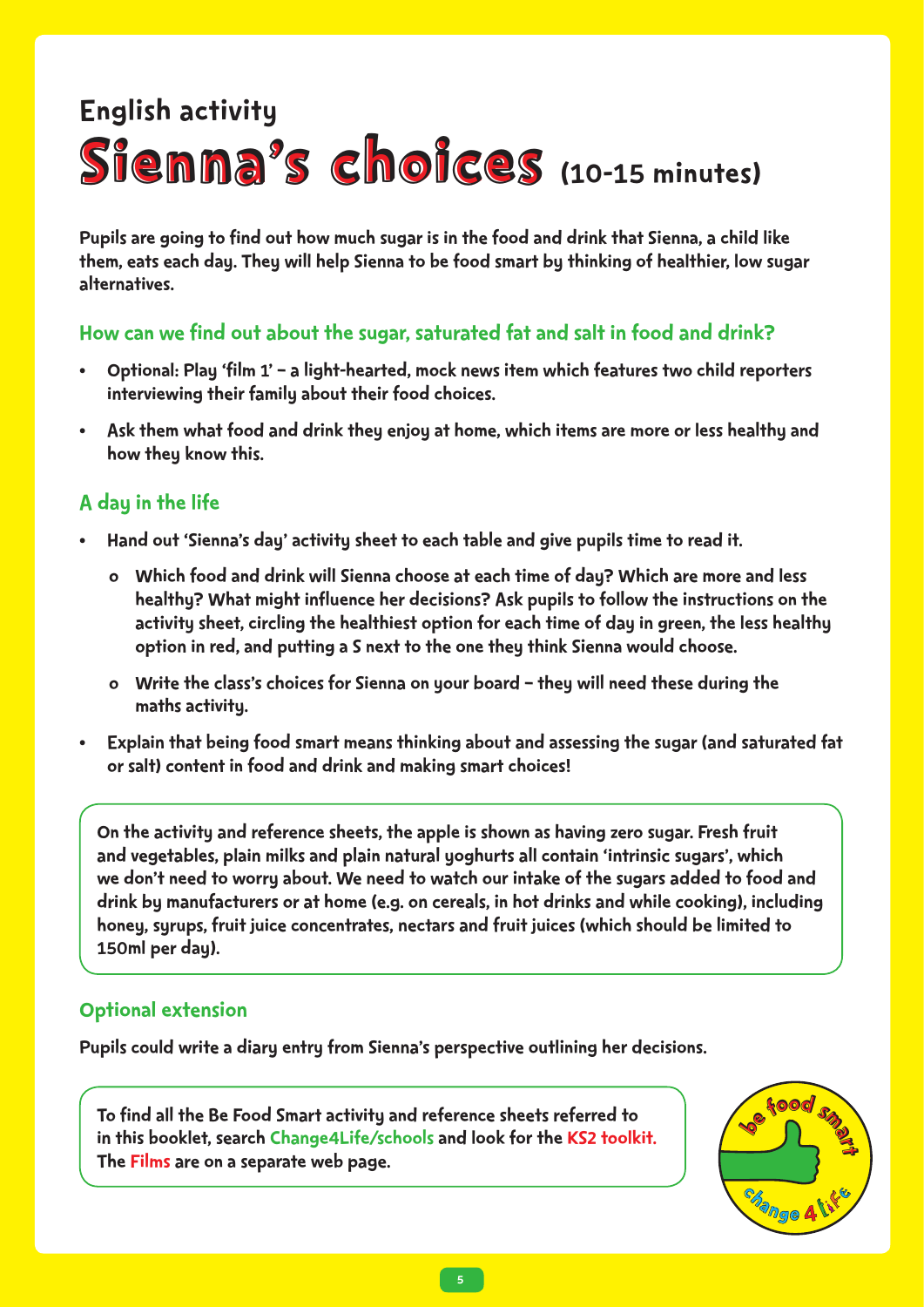### Maths activity

# Sienna's choices (10-15 minutes)

#### How can we find out how much sugar is in our food and drink?

- Optional: Play 'film 2' children show their parents how to use the Be Food Smart app to discover how much sugar is in their favourite food and drink.
- Ask pupils if the food and drink in the film are similar to those that they enjoy at home. Do they think some of their own favourite foods might contain too much sugar?
- If you are not using the film, explain to pupils that finding out what's in their food, through looking at packaging or using the Be Food Smart app, can help them to make healthier choices.

#### How much sugar did Sienna eat during her day?

• Hand out the 'Sienna's sugar' activity sheet to each table group.

#### If you are using the Be Food Smart app:

- Introduce the Be Food Smart app on an enabled tablet, and hand out the packaging you have brought in:
	- o Show pupils how to scan a product barcode to discover how much sugar it contains. This can help them make smart choices and find healthier alternatives.
	- o If you have time, briefly explore how the app also shows the saturated fat and salt in each product as well.
- Ask pupils to scan each product and find out how much sugar a portion contains, writing their answers on the 'Sienna's sugar' activity sheet.

#### If any packaging is missing, or if you are not using the app:

Ask pupils to use the bar charts on the 'How many sugar cubes?' reference sheet to complete the table on the 'Sienna's sugar' activity sheet.

#### Measuring breakfast

- Pupils should measure out a bowl of one of Sienna's breakfast cereal choices using the portion guidance on the packaging (often 30g). They should then display the correct number of sugar cubes or counters next to the bowl.
- Pupils should then repeat the process with one of Sienna's drink choices.
- Assign different choices to each table group:
	- o Some choose the least healthy option for Sienna each time.
	- o Some choose the healthiest option for Sienna each time.
	- o Some choose what they would prefer.
- Pupils should add up the total number of sugar cubes that their given choices contain. (As an extension you could also explain that one sugar cube = 4g.)
- How many cubes of sugar are in these different choices?
- Invite each table group to explain their choices and reveal how much sugar Sienna would have eaten.

Make sure that pupils are aware that the portion sizes on packaging are for an average adult woman. Children usually need smaller portions – the size will depend on the child's age and how active they are.

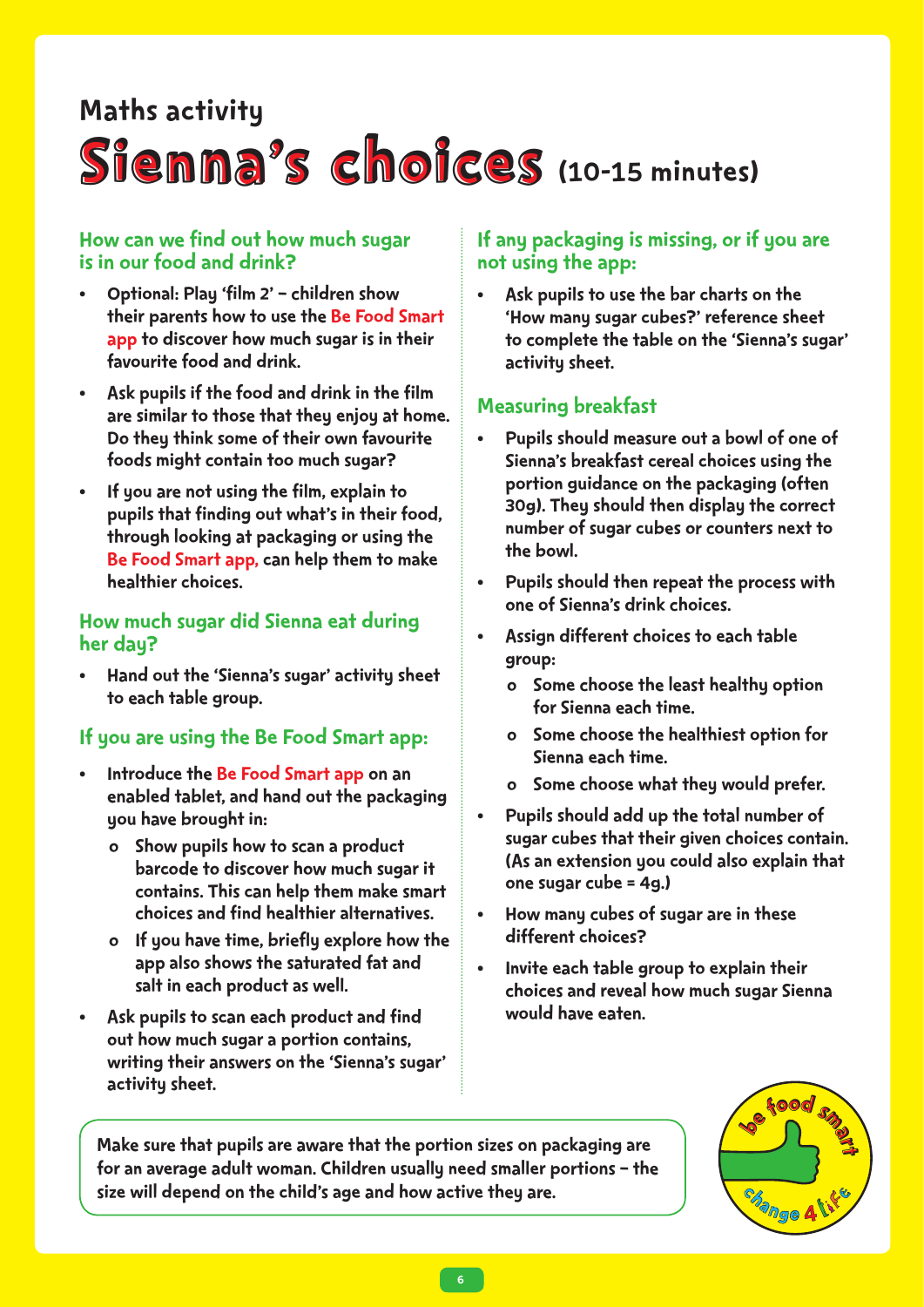# Portion distortion (10-15 minutes) Maths activity

- As well as making swaps it's also important to make sure we're not eating too much – you can be food smart by eating 'me sized portions' – the right portion for your size.
- Ask pupils the following:
	- o Are the portions they measured out for Sienna bigger or smaller than the ones they would eat?
	- o Would they have just one portion?
	- o How can portion size impact on the amount of sugar, saturated fat and salt we consume?
- Ask each table group to choose one type of cereal and drink they measured and serve the portion size they would realistically eat (ignoring the information on the packaging).
- Measure the size of their portion and, using the 'Portion distortion' activity sheet, calculate how much bigger or smaller it is than the portion size recommended on the packaging.
- Can pupils use ratios or fractions to calculate how much sugar they will eat?
- How much more or less is this when compared to the suggested portion for adults?
- Invite each table group to show their portion size and explain how many cubes of sugar they think is in it.

#### It all adds up

- Using pupils' realistic portions, ask each table group to first estimate, and then calculate, how much more or less sugar they might eat in a week, a month, or a year by having these portions.
- Ask pupils if they can remember how many cubes of sugar the 'Sugar Boy' film (part of 'film 2') explains a child might eat in a year. (The answer is 5,543. That's about 462 a month or 107 a week.) How does this compare to pupils' estimates and calculations?

# How much would you really ear?<br>  $\bullet$  as well as making sapps if a slot important<br>
to make sure were not earling too much  $\bullet$  contact to much more or less tie this would<br>
you can be food munch by eating for make of the ma Healthier swaps for Sienna Plenary

#### Which swaps could you make?

- Optional: Play 'film 3' the food reporters show their parents how to use the app in order to make healthier food swaps.
- Ask pupils to sit in their table groups again and give each one a time of day breakfast, morning snack, lunch, after-school snack, or dinner – and ask them to suggest two swaps that would mean they are eating less sugar.

## Extension activities

Search Change4Life/schools for 'KS2 extension ideas', in the KS2 toolkit.

Take a look at the Be Food Smart: pupil campaign pack to find out how to run your own cross-curricular pupil-led campaign.